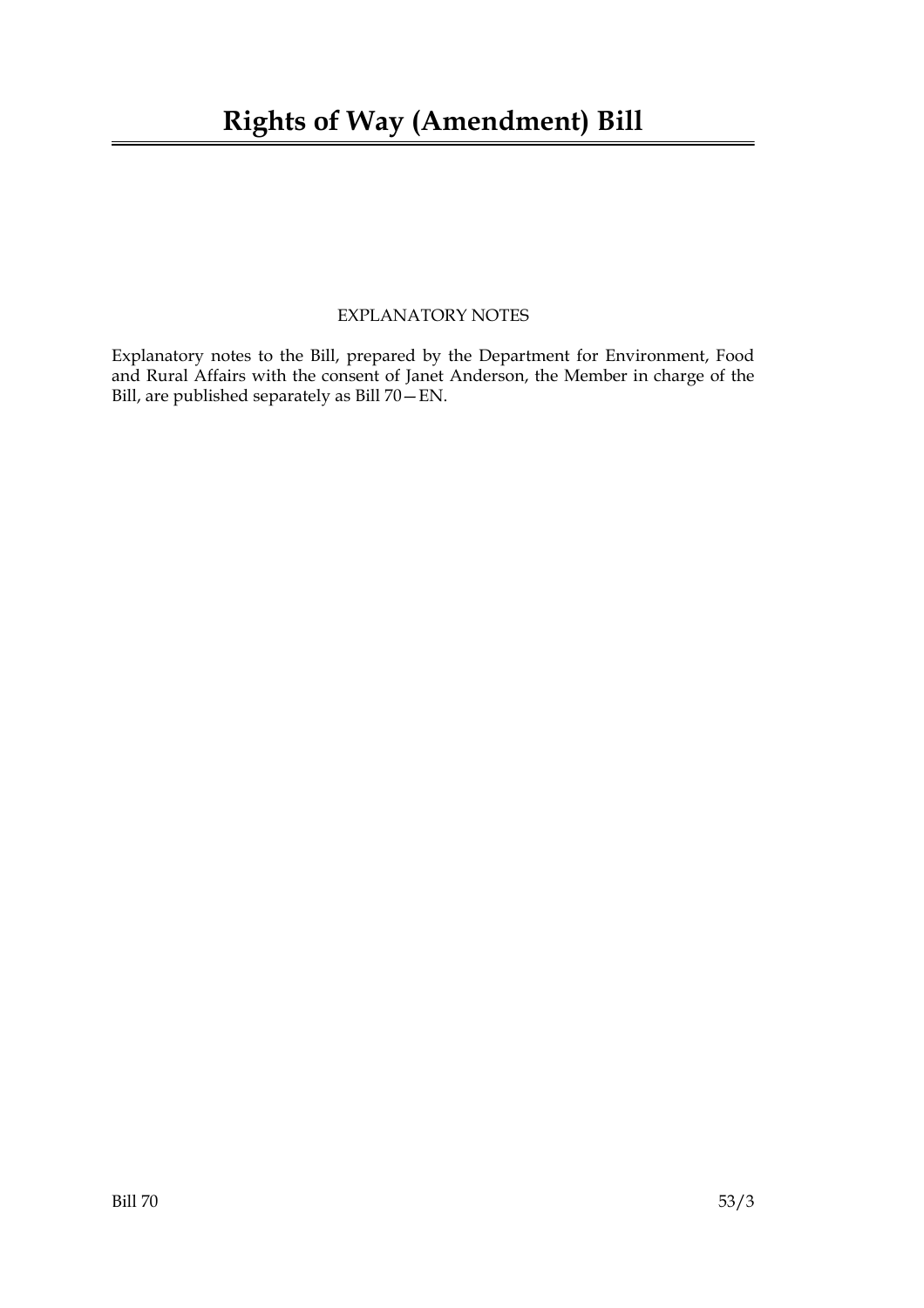# A **BILL**

TO

Amend the law relating to public rights of way for vehicles.

E IT ENACTED by the Queen's most Excellent Majesty, by and with the advice and consent of the Lords Spiritual and Temporal, and Commons, in this present **B** E IT ENACTED by the Queen's most Excellent Majesty, by and with consent of the Lords Spiritual and Temporal, and Commons, Parliament assembled, and by the authority of the same, as follows:  $-$ 

#### **1 Restriction of rights of way for vehicles**

- (1) A public right of way created after the commencement of this section does not include a right of way for mechanically propelled vehicles except to the extent that it is—
	- (a) a right created or granted (whether by an enactment or instrument or otherwise) on terms that expressly provide for it to include a right of way for mechanically propelled vehicles; or
	- (b) a right of way created by the setting out or creation, in exercise of powers conferred by virtue of any enactment, of a road intended to be used by such vehicles.
- (2) So much of any unrecorded right of way falling within subsection (3) as immediately before the commencement of this section comprises a right of way for mechanically propelled vehicles shall be extinguished except to the extent that—
	- (a) it is a right of way falling within subsection  $(1)(a)$  or  $(b)$ ; or
	- (b) the exercise of the right, from time to time, is reasonably necessary for access purposes, or for the purposes of a business, trade or profession.
- (3) An unrecorded right of way falls within this subsection if, immediately before the commencement of this section, it was a right of way used by the public mainly for purposes for which footpaths or bridleways are used.
- (4) For the purposes of subsection  $(2)(b)$  the exercise of a right is for access purposes to the extent only that—
	- (a) it is exercised by a person with an interest in land for obtaining access to the land; or
	- (b) it is exercised by a person for obtaining access to land as a lawful visitor. *25*

*15*

*20*

*10*

*5*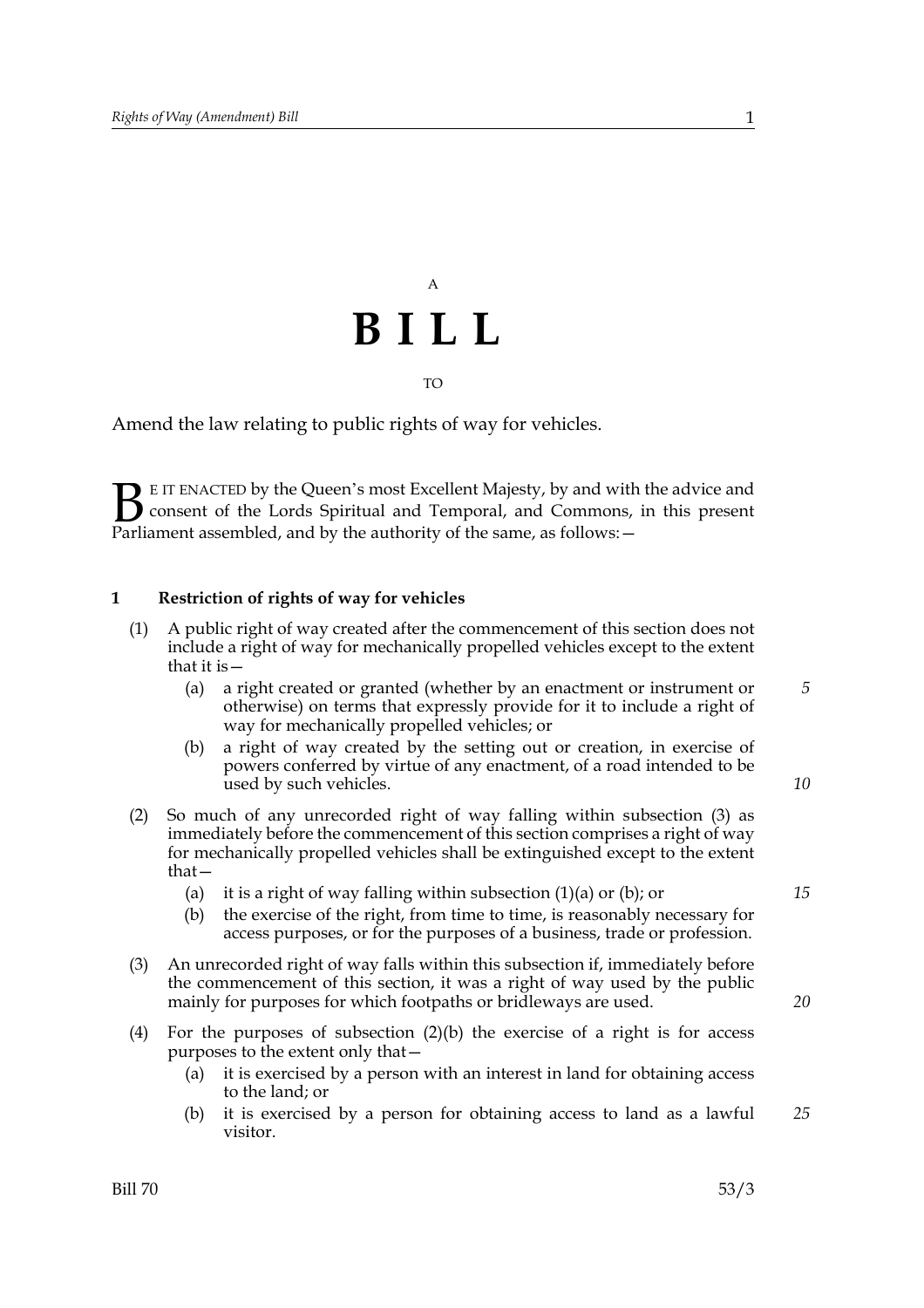- (5) In section  $53(3)(c)(i)$  of the Wildlife and Countryside Act 1981 (c. 69) (modification of definitive map and statement on discovery of evidence of a right of way), after "public path" insert ", a restricted byway".
- (6) In this section—
	- "definitive map and statement" means a definitive map and statement within the meaning of Part 3 of the Wildlife and Countryside Act 1981; "interest", in relation to land, includes any estate in land and any right *5*
	- over land (whether the right is exercisable by virtue of the ownership of an estate or interest in the land or by virtue of a licence or agreement) and, in particular, includes rights of common and sporting rights;
	- "lawful visitor", in relation to land, includes any person who enters the land for any purpose in the exercise of a right conferred by or under an enactment or otherwise by law;
	- "mechanically propelled vehicle" does not include a vehicle falling within section  $189(1)(c)$  of the Road Traffic Act 1988 (c. 52) (electrically assisted pedal cycle); and
	- "unrecorded right of way" means a right of way not shown in a definitive map and statement.
- (7) In subsection (6) the reference to a right of way not shown in a definitive map and statement includes a reference to all rights of way, in addition to restricted byway rights (within the meaning of Part 2 of the Countryside and Rights of Way Act 2000 (c. 37)), over a way that is shown, or treated as shown, in a definitive map and statement only as a footpath, bridleway or restricted byway. *20*

#### **2 Supplemental provisions**

- (1) This Act may be cited as the Rights of Way (Amendment) Act 2004.
- (2) Section 1 shall come into force on such day as—
	- (a) the Secretary of State (as respects ways in England), or
	- (b) the National Assembly for Wales (as respects ways in Wales),
	- may by order made by statutory instrument appoint.
- (3) Different days may be appointed under subsection (2) for different purposes.
- (4) An order under that subsection appointing a day for the commencement of section 1(2) for any purpose may also contain such transitional provision or savings as—
	- (a) the Secretary of State, or
	- (b) the National Assembly for Wales,

thinks fit in relation to cases where there has been an application for a right to be shown in a definitive map and statement (within the meaning of Part 3 of the Wildlife and Countryside Act 1981) before the appointed day.

(5) This Act extends to England and Wales only.

*25*

*10*

*15*

*30*

*40*

*35*